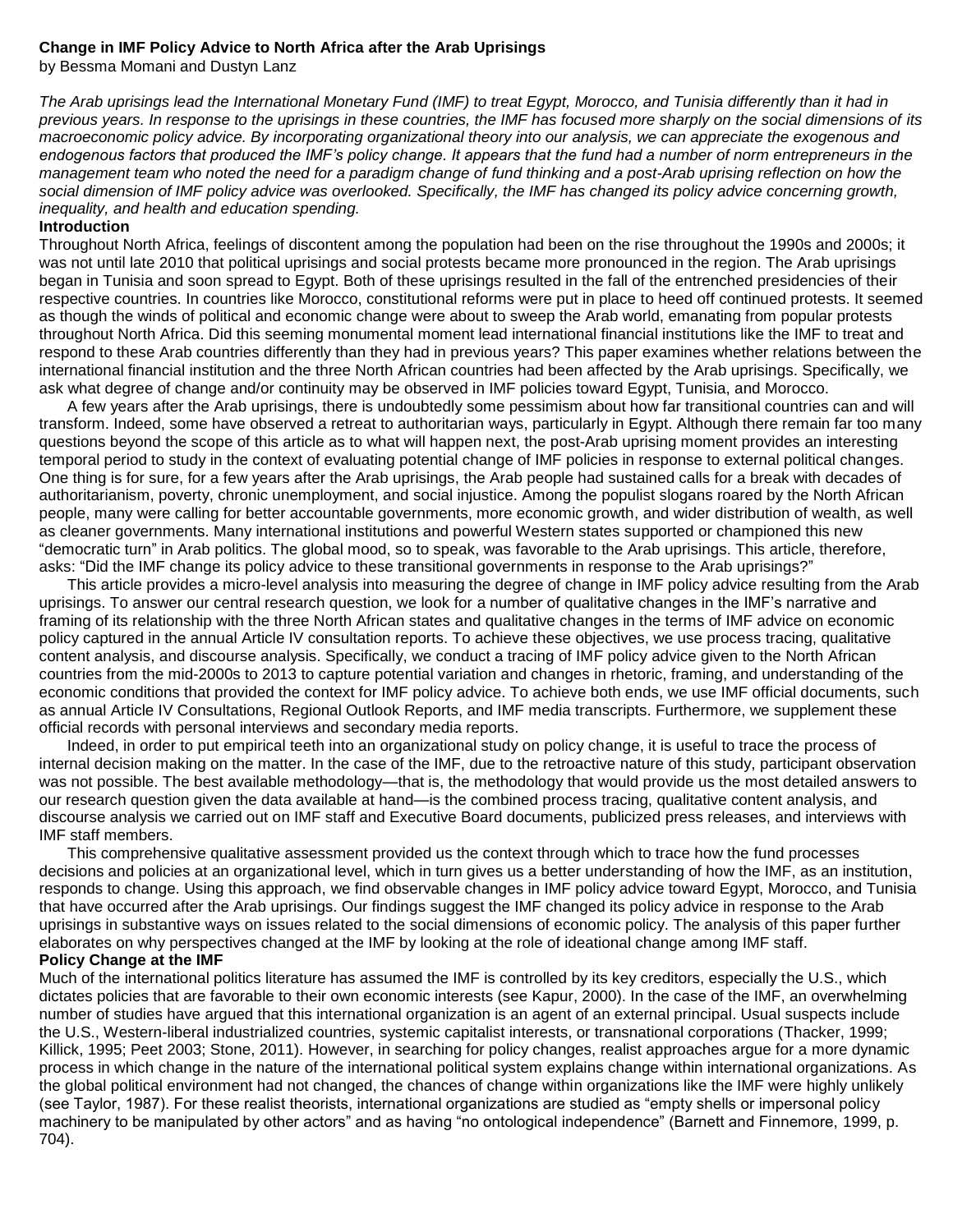For decades, these realist approaches have dominated the literature on international organizations until principal-agent theory and constructivism provided analytical space for academics to think of international organizations as sociopolitical contexts worth unpacking. This started with the seminal work of Barnett and Finnemore (2004) and was further studied and validated empirically by many other international organization (IO) scholars who decidedly went micro in their analysis to unpack IO policies and give IMF staff agency (ee author, 2004). After a decade of writings by numerous international organization scholars who have extensively documented policy changes in the IO, responding to both internal and external stimuli, realist theories have been seriously challenged (see volume by Park and Vetterlein). IO theorists have varied methodologies in approaching the study of international organizations. Nevertheless, a common thread among them is to give international organizations ontological purpose. Consequently, IO theory has come to its own by looking at institutions, like the IMF, through critical lenses that do not presume that the fund is controlled by key creditors or other external and internal actors but rather as a place of political contestation and debate where the outcome of policies is not necessarily predictable.

To understand international organizations, including the prospects of policy change, IO scholars would be well served by examining the principles and observations from established organization theory. As David C. Ellis aptly contends:

IO scholars may be brought together by adopting a corporate paradigm of international organizations instead of a statecentric paradigm of international organizations. Moreover, IO scholars do not need to start from scratch in this endeavor. They may turn to Organization Theory for great insight into the internal workings of IOs. Although OT is confronted by its own epistemological difficulties, its ontology of organizations is superior to that adopted by IO scholars, and its levels of analysis are analogous to that of IO scholars. By adopting a corporate ontology of IOs, IO scholars may conceptualize IO agency and autonomy in more meaningful ways so that greater detail and insight comes from their research. With this movement, the decades-long return to interest in the internal working of IOs will lead to an appropriate and necessary organizational turn in International Organization. (p.26)

According to organizational theory, there are a series of exogenous and endogenous factors to international organizations that may induce organizational changes in perspectives and policies. Exogenous factors that may stimulate policy change in international organizations include structural changes in the international political and economic system, crises and disasters causing shocks to ripple in international organizations, competition between and among international organizations vying for additional jurisdictional turf, changes in international norms and values, and changes in attitudes and policies in the domestic polities of key international members (Kapur, 1999, pp. 8–18). Endogenous factors that may provoke change include dissent and conflict within an organization leaving an ideational vacuum, positive leadership with new vision that gains the trust of staff, powerful leaders that co-opt energy-driven individuals that agree to change, and an internal paradigm shift that changes the *raison d'etre* of an organization (Bennis, 2000). Finnemore and Sikkink (1998) add that a key element of securing organizational change in perspectives and policies is to have "norm entrepreneurs" spearheading change both within and outside of the organization. These norm entrepreneurs are dissatisfied with the status quo and seek some form of change.

Similarly, there is a series of exogenous and endogenous factors to international organizations that may resist organizational change in perspectives and polices. Exogenous factors that may resist change include the veto power held by states and other international organizations, denial of financial resources to implement change by external actors and ideological and norm change resistance outside of the organization. Arguably more important, there are endogenous factors that resist organizational change, given "the sociology of institutions is fundamentally *antichange*" (Bennis, 2000, p. 492; emphasis added). Simply put, organizations are comprised of individual personalities and vested interests. Consequently, "organizations resist change because people resist change" (Heffron, 1989, p. 154).

Organization theorists contend that staff often resist change because they fear the unknown, have selective attention and retention to new information, prefer habit and routine, need security of the known, and feel threatened by change (Trice and Beyer, 1993, pp. 393–428). At the group level, organizations resist change because there is a lack of trust, differing perceptions and goals, social disruption with change, a limitation of resources to devote to change and, most importantly, change requires a change in an embedded organizational culture (Ibid.). Organizational theory expects that in the process of introducing policy changes, organizations set ideal standards and goals, but often end up with solutions that effectively satisfy all vested interests in the organizations.

#### **IMF Policy Advice to North Africa: The Social Dimension after the Arab Uprisings**

This section looks at qualitative evidence to examine for possible variation of IMF policy advice toward three case countries that were affected by the Arab uprisings. As our tables in the Appendix demonstrate, in all three North African countries there are visible changes concerning the social dimension of IMF economic advice.

Prior to the Arab uprisings, numerous studies documented how the IMF staff had a difficult time assessing the impact of IMF policies on what it calls the "social dimension"—this includes policies affecting poverty, equity concerns, unemployment, and provision of social services like health and education. The internal rethinking of IMF policies toward the social dimension began in the early 1990s under the former managing director Michel Camdessus, who once noted that "we [at the IMF] are striving to improve the design of our programs to ensure a better blend of adjustment, growth, and equity and, in particular, to ensure that the plight of the poor is properly recognized" (Camdessus, 1990, p. 11). The goal was "high-quality growth" whereby the fund would maintain its objective of designing programs that promoted overall economic growth, but these programs would be mindful of and steer away from potentially negative social and distributional effects (Ibid.). For the first time, Camdessus brought equity concerns onto the IMF agenda, marking a change in previous internal arguments that the IMF staff had no business in what had been considered a sovereign matter of its member states. Camdessus' view of how to improve equity was starting to align with the World Bank's view that spurring economic growth was part of the remedy to inequality. One year after introducing the term "high-quality growth" into fund parlance, all IMF department heads were told to consider the effect of IMF programs on the poor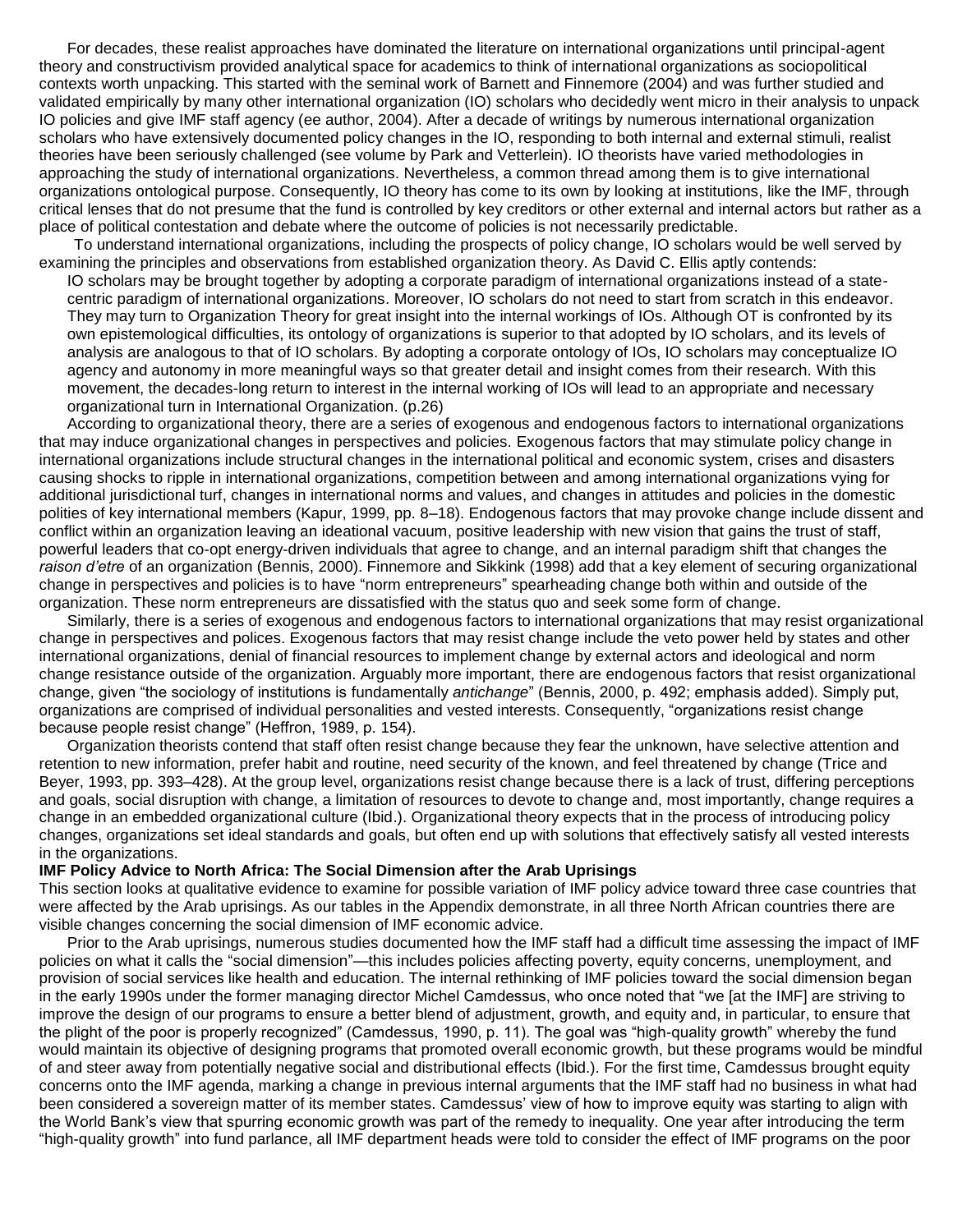in all IMF lending programs (Boughton, 2001, pp. 698, fn 144). Management's emphasis on "high-quality growth" made poverty reduction and economic growth conceptually inseparable in the 1990s (IEO, 2007, p. 33).

Despite having a managing director be a norm champion of policy changes about the social dimension of the fund's economic policy advice throughout the 1990s, IMF staff did not internalize these changes for several years. Fund research papers written by IMF staff after Camdessus had often argued that it was objectively difficult to carry out social impact studies of IMF policies and advice given the lack of data (Momani, 2010). Moreover, the IMF had pointed out there were a number of counterfactual arguments that could be made to explain why IMF programs produced negative social costs; in particular, the lack of implementation or government "slippage," the short-sighted nature of measuring social costs, the condition of borrowing countries before taking on fund loans, and global economic pressures (Ibid.). Despite mandated self-reflection by fund management, however, IMF staff tended to avoid using the terms "poverty" and "inequality" as social factors. Instead, economic growth and income distribution were discussed in macroeconomic terms (Vetterlein, 2008).

Our research suggests the IMF, in response to the Arab uprisings, had another moment of truth where its views on the impact of its policies on the social dimension had altered its perspective on economic advice to Egypt, Morocco, and Tunisia. To emphasize, our paper does *not* argue that IMF policy has changed. Rather, we trace how the IMF's perspective on its policy prescriptions is itself undergoing change. Specifically, IMF policy advice was visibly different in inclusive growth, redistribution and inequality, and emphasis on health and education spending. As supported by the tables in the Appendix, the following section is divided into three chronologically organized subsections that make reference to IMF staff reports and news articles in order to show the IMF has indeed changed its discourse and thinking on these more populist topics, and, as we posit, it has done so in response to the Arab uprisings.

#### *Inclusive Growth*

The term "inclusive growth" refers to economic growth that is "sustainable and effective in reducing poverty." Used in this context, the concept of inclusiveness comprises "equity, equality of opportunity, and protection in market and employment transitions." Prior to Arab Spring, the term inclusive growth was completely absent from the IMF's communications with, and objectives in, Egypt, Morocco, and Tunisia. Instead, the fund advocated a simpler, less-qualified approach to growth that did not prioritize inclusiveness. Rather than prioritizing inclusiveness alongside economic growth, the IMF's previous approach viewed "growth" and "inclusiveness" as two distinct variables. Although the term "inclusive" was formerly absent from the IMF's lexicon, the IMF's use of related terminology indicates that it actually viewed "growth" and socioeconomic "inclusion" as independent and dependent variables, respectively (Momani, 2010).

To illustrate, following a visit to Morocco in 2006, Agustín Carstens, former IMF deputy managing director, publicly stated that for Moroccans "a significant acceleration of growth is required in order to enable a more rapid job creation and improvement in the standard of living" (IMF, 2006d). Carstens's comments indicate the IMF's perception of a dependent relationship between growth and socioeconomic inclusion. Similarly, in 2007, former IMF Deputy Managing Director Murilo Portugal made comments about Tunisia that paralleled those of Carstens's. Portugal stated that the main challenge for Tunisia and the other Maghreb countries was "to reach an even higher sustained growth path that would enable the region to reduce the still high unemployment rates and raise living standards faster" (IMF, 2007b). Here, it is clear that Carstens and Portugal viewed economic growth as a precursor to improving living standards. In this approach, the concept of inclusiveness is not a central issue, because accelerated growth is assumed to improve living standards, which implies less poverty and more prosperity for all. Thus growth, without qualification or exception, was the primary objective.

Consistent with this line of thought, the IMF regularly championed unqualified fiscal consolidation. In 2006, the IMF advised the Moroccan government to "take advantage of the favorable economic environment to pursue a more rapid pace of fiscal consolidation, which remains a key objective to support strong and sustainable growth" (IMF, 2006b). Here, the IMF viewed unqualified consolidation as a precursor to "sustainable growth." Similarly, in 2006, the IMF advised Egyptian authorities that "fiscal consolidation is central to achieving [their] growth objectives (IMF, 2006a). Yet these pro-consolidation arguments offered no qualifications or conditions. The IMF's prescriptions for fiscal consolidation were not particularly concerned with social outcomes. Moreover, they were equally unconcerned with human capital development and aggregate demand management. To borrow the language of Paul Krugman, "It was simply assumed that these countries could be run like companies" (Krugman, 1996). Prior to 2011, neither consolidation nor growth strategies were guided fundamentally by societal objectives. This fact contrasts sharply with events in the post-Arab uprising era (1996).

Since 2011, the IMF has adopted a new approach to growth in Egypt, Morocco, and Tunisia. The IMF now views inclusiveness and improved livelihoods as intrinsic features of its growth strategies. A statement made by Masood Ahmed, IMF director of the Middle East and Central Asia Department, leaves little doubt that the Arab Spring propelled the IMF toward its new perspective on inclusiveness. In February 2011, Ahmed explained, "The recent events [in Tunisia, Egypt, and across the Middle East] brought into sharp focus the need for more inclusive growth and better governance" (IMF, 2011a). A recent IMF report on Morocco elaborated the reasoning behind the IMF's new support for inclusiveness. The report explains:

Addressing inclusiveness in growth is not only important for redistributive purposes and to ensure social cohesion, but also because non-inclusiveness can have detrimental effects on economic activity and macroeconomic stability through a number of economic, social, and political channels. (IMF, 2013)

Following up on the February comments, Ahmed said in October 2011 that "measures aimed at restoring confidence and fostering more inclusive growth will help [Middle Eastern] countries enhance activity and ultimately address the needs of the population" (MF, 2012a). In contrast to Carstens and Portugal's remarks made in 2006 and 2007, respectively, Ahmed's 2011 statements indicated that inclusiveness and "the needs of the population" are central tenets of a growth strategy.

The IMF now explicitly advocates inclusive growth. In September 2012, IMF staff advised the Tunisian government to "lay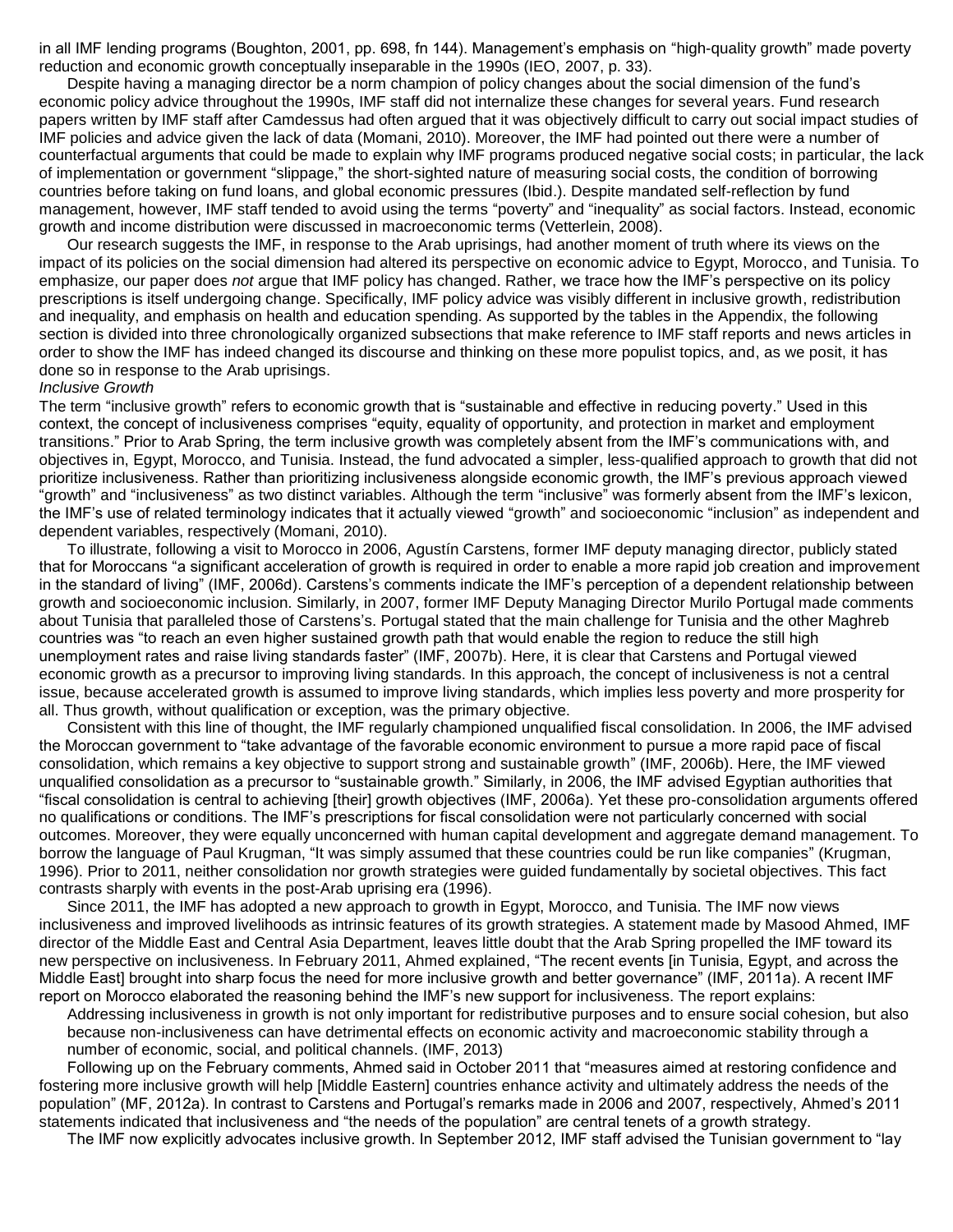the ground for a comprehensive set of reforms to achieve higher and more inclusive growth and reduce unemployment in a sustainable way" (IMF, 2012e). The new emphasis on inclusive growth brings with it a stronger emphasis on human capital development and financial inclusion. In December 2012, IMF staff member Jean-François Dauphin argued that Morocco was in need of structural measures to promote investment in human capital as part of a strategy to realize higher, more inclusive growth (IMF, 2012d). Moreover, an April 2013 IMF report advised Egyptian authorities to improve access to financing, particularly for small enterprises (IMF, 2012a). Today, the IMF's language and policy recommendations significantly diverge from the pre-2011 era. The concepts of socioeconomic inclusion, human capital development, and financial inclusion are now embedded in growth strategies. In short, economic policies are now guided by societal objectives. Again, this contrasts sharply with Carstens's and Portugal's earlier comments, which viewed economic growth and socioeconomic inclusion as entirely separate variables. As the table in the Appendix shows, there are marked differences in the IMF approach to all three countries in regard to inclusive growth.

### *Redistribution and Inequality*

The second category in which the IMF has changed its policy advice concerns inequality and redistributive policies. Before the Arab uprisings, IMF staff did not make explicit recommendations to address inequality or to enhance redistributive polices. Additionally, on some occasions IMF staff advocated fiscal tightening which, without qualification, was likely to exacerbate socioeconomic inequalities. However, in the wake of the Arab uprisings, IMF staff made explicit recommendations to address inequality and to enhance redistributive polices. Moreover, following the Arab uprisings, IMF staff have attached crucial qualifiers to their recommendations. Tracing the IMF staff's recommendations and appraisals of policies in Egypt, Morocco, and Tunisia from 2006 supports this claim.

In 2006, the IMF's staff reports on Egypt, Morocco, and Tunisia made zero recommendations to address inequality or to enhance redistributive policy (IMF, 2006ace). The same holds true for 2007 (IMF, 2007acd). In that year, IMF staff recommended fiscal consolidation without attaching conditions, such as protecting the poor from the negative impacts of consolidation. In its 2007 staff report for Egypt, IMF staff wrote, "Achieving the short and medium-term fiscal targets will require policy measures such as forceful reductions in energy subsidies . . .[and] continued retrenchment in the wage bill" (IMF, 2007a). IMF staff made similar recommendations in its 2007 report on Tunisia. "Further consolidation is necessary to maintain long-term fiscal sustainability" (IMF, 2007d). To be certain, the IMF still advocates fiscal consolidation for highly indebted countries and it continues to criticize Egypt's energy subsidies today. There is an important difference between the IMF's positions before and after the Arab uprisings. In the wake of the Arab uprisings, the IMF now accompanies its pro-consolidation strategies with recommendations to protect the poor from the negative impacts of consolidation.

Consistent with previous years, IMF staff made no recommendations to address inequality or to enhance redistributive policy for our case countries in 2008 and 2009. It was only in 2010, just as unrest was beginning to brew in the Arab Spring countries, that the IMF began to change its language on inequality and redistribution. Although there was no staff report for Morocco in 2010, IMF staff advised the Tunisian government that the "key pillars" of its effort to reduce public debt should include "better targeting of transfers and subsidies to the most needy" (IMF, 2010c). IMF staff gave the same advice to Egyptian authorities in 2010. In that year, IMF staff wrote that "priorities [for reducing Egypt's fiscal deficit] include . . . complementing energy subsidy reform with better-targeted transfers to the most needy" (IMF, 2010a).

Although IMF staff changed the IMF's language in 2010, it was only in 2011 that staff began to make explicit recommendations to address inequality and to enhance redistributive policy. There were no staff reports for Tunisia and Egypt in 2011, but IMF Director Masood Ahmed made comments that indicate a stark contrast with the IMF's previous strategies. In 2011, Ahmed said of the MENA region: "In our view, it is crucial that governments help poor households, and even more so during difficult periods" (IMF, 2011a). In the same interview, Ahmed said of Tunisia: "[In] going forward . . . and [recognizing] the full potential of the Tunisian economy, there will be a need for programs to enhance job-creating and inclusive growth, and to design *a well-targeted social safety net that would protect the most needy, especially in difficult times*" (IMF, 2011a emphasis added). Here, there is a distinct change in tone. Protecting the needy had not previously been a central feature of the IMF's recommendations. IMF staff took the same position in the 2011 staff report for Morocco: "A well-targeted subsidy system will be less costly and would better support the poor . . . [and] universal subsidies should be replaced by targeted transfers, which would allow for more effective social spending, providing more room for social protection and health and education spending" (IMF, 2011b). Here, IMF staff explicitly acknowledge the need for enhancing redistributive policies and provide more nuanced critiques of subsidies, which now attach key qualifications such as protecting the poor.

In 2012, trends toward addressing inequality and enhancing redistributive policies became more pronounced. An excerpt taken from the IMF's 2012 staff report on Tunisia shows a significant departure from the IMF's previous positions: Addressing pockets of poverty and implementing targeted policies to protect the most vulnerable groups in the population will be needed. Revised poverty estimates indicate that poverty rates and inequality are higher than previously stated, in particular in the underdeveloped regions of the interior. At the same time, improving the quality of spending––by putting in place a targeted social safety net and shifting budgetary resources to infrastructure investment, education, and health––

*should improve growth prospects and social outcomes*. (IMF, 2012e emphasis added)

This excerpt contains two key highlights. The first is the IMF's explicit consideration for inequality. Although the IMF had previously focused on raising living standards, it did not explicitly consider inequality before the Arab uprisings. The second highlight is the IMF's advocacy for redistributive policies to improve both growth prospects and social outcomes. In 2012, the IMF's staff report for Morocco echoed these policy recommendations. In that report, IMF staff welcomed the Moroccan government's plan to implement "transfers targeting the poorest segments of society and possibly the lower middle class" (IMF, 2012b). These positions contrast sharply with the IMF's previous positions, which did not explicitly favor or advocate policies to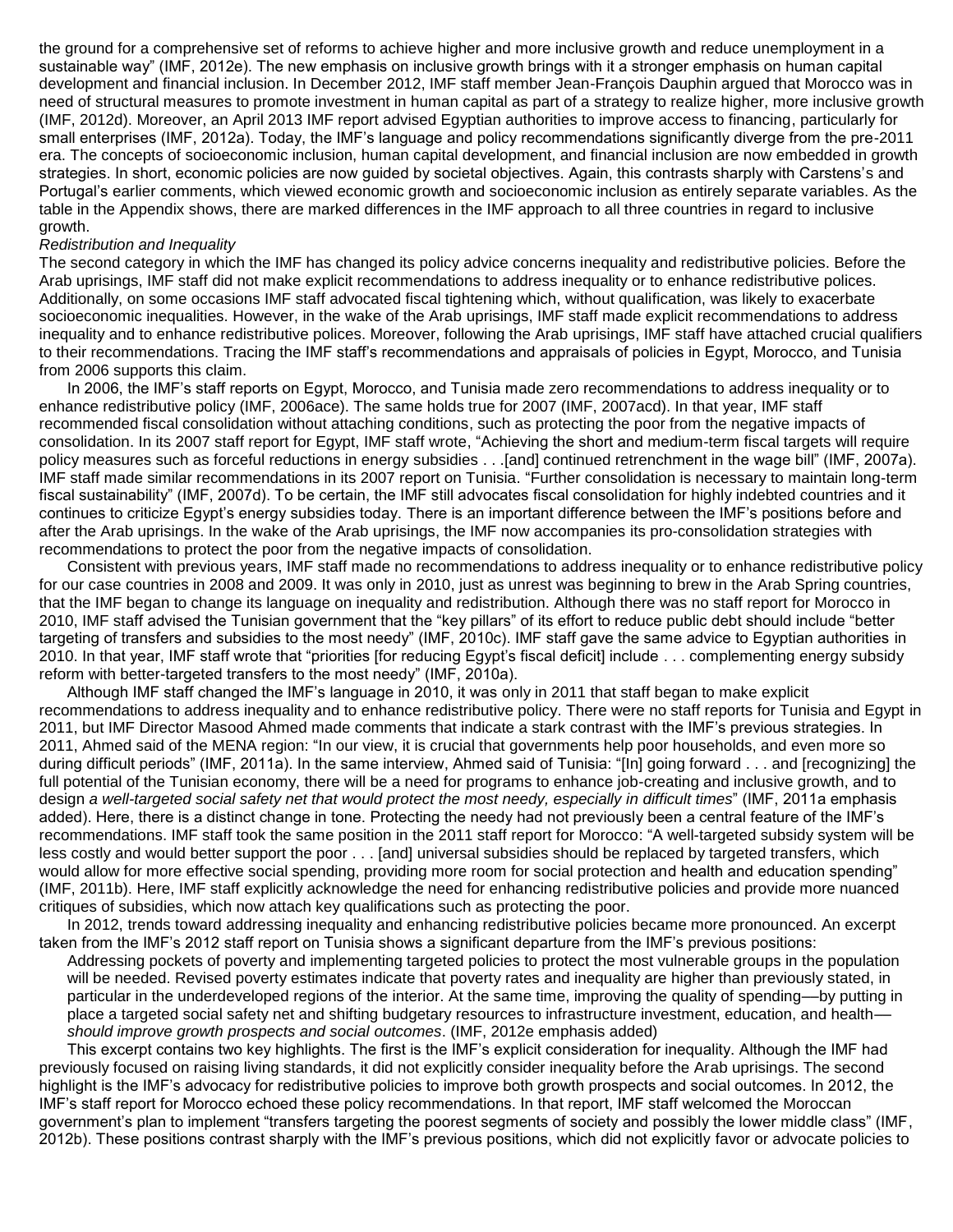address inequality or to enhance redistributive policy. There was no staff report for Egypt in 2012.

The trend continued in 2013. In that year, IMF staff wrote that one of the "most immediate challenges" for Egypt is to "protect the most vulnerable segments of the population" (IMF, 2012a). In the same year, IMF issued explicit policy recommendations to reduce income inequality in Morocco (IMF, 2013). According to IMF staff:

Reducing income inequality would require strengthening redistribution policies. For this purpose, a reallocation of government spending would be needed to free resources for the social sector. The increase of the budgetary resources in the social sector could be obtained through reforming the current subsidy scheme, and redirecting savings from this reform to well-targeted social programs. Increasing social expenditure for disadvantaged groups would allow reducing inequality and sustaining demand in the short/medium-term. (IMF, 2013, pp.14)

In the above quote, IMF staff are explicitly recommending redistributive policies to address income inequality in Morocco. IMF staff made similar remarks for Tunisia. "Generating higher and more inclusive growth to absorb high unemployment and reduce social and economic disparities across regions is the key challenge for Tunisia" (IMF, 2012a). Here, the IMF views inclusive growth as the means to the ends of reducing social and economic inequality

In 2013, Adnan Mazarei, deputy director of the Middle East and Central Asia Department, argued that Egypt's fuel subsidies were regressive and should be replaced by well-targeted transfers to benefit the poor (The New America Foundation, 2013). Mazarei said that replacing fuel subsidies, which primarily benefit the affluent, with strong "social safety nets" for the poor would result in a redistribution of wealth that would in turn help to mitigate potential social unrest resulting from subsidy reform (The New America Foundation, 2013). Regarding the IMF's apparent departure with its pre-Arab Spring perspectives, Mazarei stated, "The world is changing, and we [the IMF] have to change with it . . . we discuss issues and concerns with NGOs, but we feel and they feel we need to do a better job." (The New America Foundation, 2013)

#### *Strengthening Education and Health Services and Spending*

The third category in which the IMF has changed its policy advice is education and health policy. Tracing the recent history of international relations between the IMF and our case countries reveals a change in attitudes toward government spending on health and education programs in the wake of the Arab Spring. Specifically, there has been a significant change in the IMF's language and policy recommendations regarding health and education spending and services. Whereas before 2011, the IMF was scarcely concerned with expanding health and education spending and services, it now makes explicit recommendations to expand health and education spending and services. An examination of the IMF's staff reports for our three case countries, dating back to 2006, supports this proposition.

In the IMF's 2006 staff reports on the Article IV consultations with Egypt, Morocco, and Tunisia, IMF staff made zero recommendations to expand heath and/or education services (IMF, 2006ace). The same holds for 2007 (IMF, 2007acd) and 2008 (IMF, 2008; IMF 2009ab). In fact, in 2008, IMF staff issued a warning *against* Egypt's proposed expansion of health care services, which the IMF said would "pose a significant burden on the budget" (IMF, 2009a, pp. 14). In 2009, IMF staff again made no recommendations to expand health and/or education services in Tunisia (IMF, 2009b). In the same year, although IMF staff noted that strengthening education and health services would be important for improving Morocco's social indicators (IMF, 2010b), staff did not explicitly recommend *expanding* services or spending. There was no 2009 staff report for Egypt.

In 2010, the IMF again made no recommendations to expand health and/or education services for Egypt (IMF, 2010a) and Tunisia (IMF, 2010c). In contrast, IMF staff prioritized *containing* the cost of pension and health expenditures in Egypt (IMF, 2010a). There was no 2010 staff report for Morocco. However, in 2011, the story changed dramatically. Staff reports for all three countries began to advocate expansionary health and education programs. For example, in 2011, IMF staff made recommendations to Moroccan authorities to help officials allocate funds for universal health care and education (IMF, 2011b). Also in 2012, the IMF greatly emphasized health and education spending as key contributors to inclusive growth, which it now viewed as a priority for Morocco (IMF, 2012b). In the same year, Jean-Francois Dauphin, division chief of the IMF's Middle East and Central Asia Department, argued that Morocco should ramp up its efforts to improve social indices, such as the illiteracy rate, and expand access to health services and education (*Morocco World News*, 2012). For Dauphin, structural reforms capable of freeing up funds to improve social protection and invest more in human capital were now crucial to the viability of Morocco's public finances (*Morocco World News*, 2012).

A similar story unfolded for Tunisia. In 2012, IMF staff said that health and education were now "priority spending" for Tunisia (IMF, 2012e). The IMF advocated the use of public funds for "enhancing vocational training" to address skill mismatches among Tunisia's labor force (IMF, 2012e). In the same year, IMF staff advised Tunisian authorities to reform the country's subsidy system and argued such reforms could make room in the government's budget to reallocate fiscal resources for expanding infrastructure, health, and education outlays, which would better address "social demands" (IMF, 2012e). Here, the IMF's use of the term "social demands" is critical. It reflects a change in both the IMF's language and approach to economic policy making. Instead of advocating unqualified macroeconomic growth to resolve social problems, the approach is now to more explicitly embed social demands into economic policy making.

The trend continued in 2013. In that year, IMF staff recommended "shifting budgetary resources to infrastructure investment, education, and health . . . [and] improve growth prospects and social outcomes" (IMF, 2012a) for Egypt. Here, the IMF advocated education and health spending as antecedents to economic growth. This contrasts sharply with the IMF's previous approaches to growth in our case countries, which supported fiscal consolidation as an antecedent to economic growth (IMF, 2006b). Also in 2013, IMF staff advocated policies to improve the quality of, and access to, health services in Morocco (IMF, 2013).

# **Analyzing IMF Policy Change**

By incorporating organizational theory into our analysis, we can appreciate the dynamics that produced the IMF's policy change.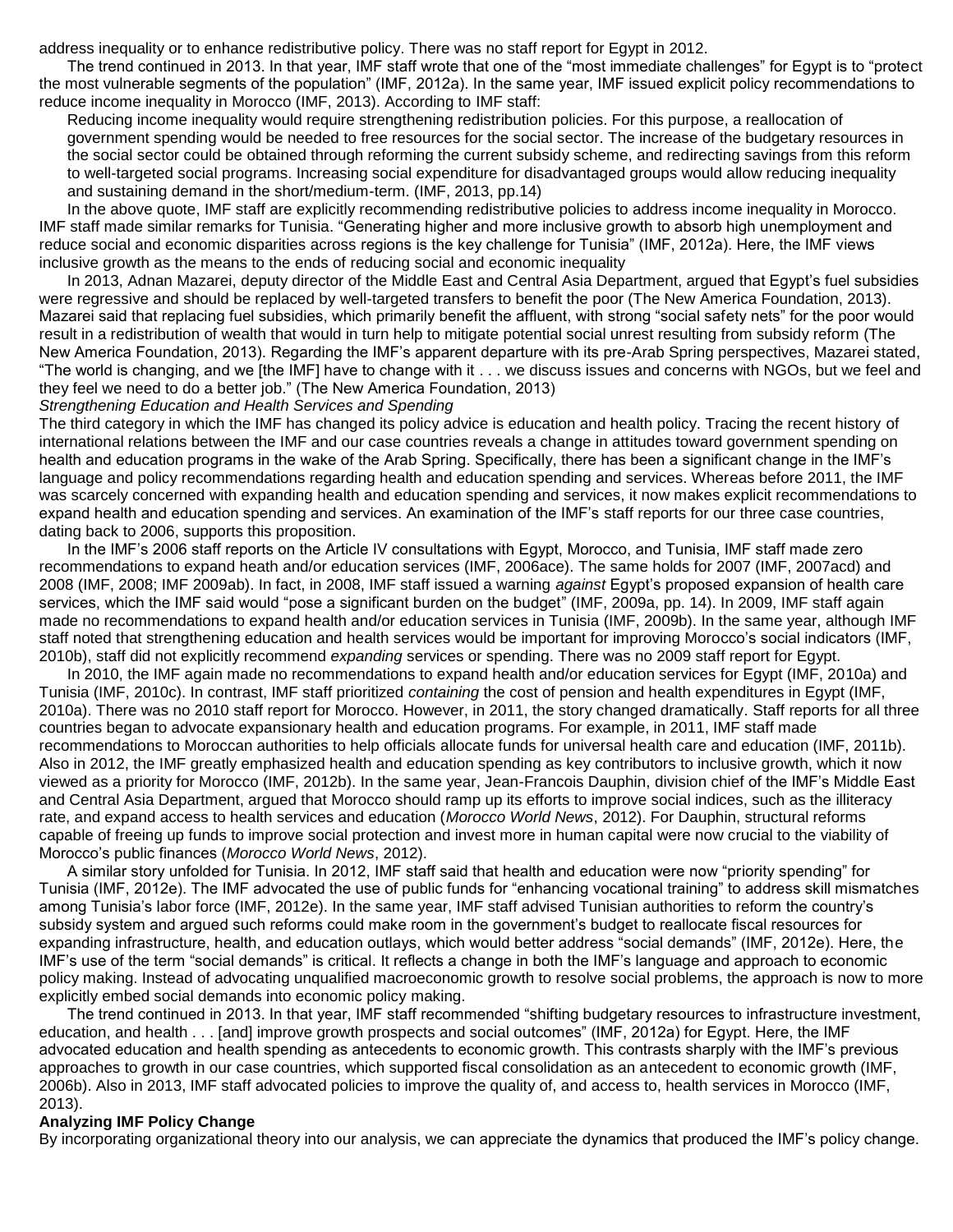To the extent that we can attribute the IMF's shift in discourse to any overarching force it would be, in fact, change as it emerged from the series of exogenous and endogenous factors that arose in the aftermath of the Arab uprising throughout the three countries under study.

On the internal front, it appears that the fund had a number of norm entrepreneurs, such as Christine Lagarde, Nehmat Shafik, and Masood Ahmed in the management team who noted the need for a paradigm change of IMF thinking and a post-Arab uprising reflection on how the social dimension of IMF policy advice was overlooked. However, unlike in the 1990s when former managing director Camdessus tried to mandate high-quality growth, we also see a supportive and enabled staff that was motivated to change policy course following the Arab uprisings in Egypt, Tunisia, and Morocco. Furthermore, the fund had a supportive external political environment where powerful G8 states wanted to support the Arab countries after their uprisings through the Deauville Partnership. These factors are further elaborated in this section.

To begin, we found a great deal of evidence of positive leadership from IMF management who articulated a need for an internal paradigm shift as a result of the Arab uprisings. In a speech hosted by the Safadi Foundation at the Woodrow Wilson Center in Washington, D.C., in December of 2011, IMF Managing Director Christine Lagarde noted:

We *all learned some important lessons* from the Arab Spring. While the top-line economic numbers—on growth, for example—often looked good, too many people were being left out. And, speaking for the IMF, while we certainly warned about the ticking time bomb of high youth unemployment in the region, we did not fully anticipate the consequences of unequal access to opportunities. Let me be frank: *we were not paying enough attention to how the fruits of economic growth were being shared*. It is now much clearer that more equal societies are associated with greater economic stability and more sustained growth. While each country in the region must find its own path to change, the over-arching economic goals of the Arab Spring remain clear—higher growth, growth that creates more jobs, and growth that is shared equitably among all strands of society. (IMF, 2011c, emphasis added)

Lagarde's remarks reflect the IMF's increased sensitivity and appreciation of the social dimensions of its policy design following the events of the Arab Uprisings. Similarly, in 2011, the Masood Ahmed stated:

We are witnessing an historic shift in the Middle East and North Africa (MENA). It is clear that the popular uprisings that began 10 months ago were born of a desire for greater freedom and for a more widespread and fairer distribution of economic opportunities. . . . Like others, we had pointed to the ticking time bomb of high unemployment, but *we did not anticipate the consequences of the unequal access to opportunities*. We had focused our efforts on helping countries in the region build solid macroeconomic foundations, liberalize economic activity, and introduce market-based reforms that would generate higher economic growth. IMF lending, policy advice, and technical assistance have indeed contributed to improving the economic indicators of many countries in the region. However, with hindsight, it is clear that *we were not paying enough attention to how the benefits of economic growth were being shared.* (Ahmed, 2011, emphasis added)

Moreover, speaking at a news conference during his visit to Tunisia in November 2012, David Lipton, first deputy managing director of the IMF, stated in light of high unemployment rates of Arab youth and the resulting social turmoil that ensured during the Arab uprisings, "The time has come to implement reforms that can deliver higher and more inclusive growth and create new jobs for millions of people" (*Al-Arabiya News*, 2012).

Similarly, in her remarks at Arab Economic Forum in Beirut in May of 2012 regarding the current political and economic realities of the MENA region, IMF Deputy Managing Director Nemat Shafik noted how the IMF needed to change its policies:

For its part, the IMF is not sparing any efforts to support homegrown reform agendas [in Arab transition countries]. We are helping on three main fronts: Policy advice, capacity building, and financing. On policy advice, *we have adapted our analytical work to face the new realities* on the ground. The IMF is integrating the concept of inclusive growth more systematically in its policy advice and capacity building. We are focused on five areas critical to achieving more socially inclusive growth than in the past—job creation, better-targeted social safety nets, strong governance and business environments, access to finance, and greater trade access and integration. (IMF, 2012e. emphasis added) Shafik also remained optimistic about the outcome of the Arab Spring, while also highlighting the need for a more

substantive policy approach in order to ensure economic and political stability in the MENA region. Shafik reiterated these views in 2012: "The uprisings that spread across the Middle East and North Africa in 2011 *taught us* that even rapid economic growth cannot be maintained unless it is inclusive, creates enough jobs for the growing labor force, and is accompanied by policies that protect the most vulnerable. And the absence of transparent and fair rules of the game will inevitably undermine the development process." (Shafik, 2012 emphasis added)

Again, the above statements of key members of the IMF management team were further supported by a supportive IMF staff. In personal interviews with IMF staff members, we see evidence of this rethinking on the social dimension of fund policies. One IMF staff member, for example, stated:

Tunisia, just before the [Arab] Spring, we had an Article IV report that everything was glowing, and then it falls apart. If we had talked to CSOs [civil society organizations] would we have known? No one saw it falling apart the way it did but we would have heard different things. Good [IMF staff] have been doing this all along. They get their economists out and they visit factories and they see something real, but there's this idea that we're macroeconomists and we just don't do that, and that's just wrong." (Interview, 18 March 2013)

With support from management and an internalization of this shift in views among staff, there remains the question, "Why now?" Here, we found a number of themes from staff members' interviews. One staff member noted, "The world out there has changed. One, staff has to realize that they don't know much about the world. Two, decision making is becoming more pluralistic. Now you have to go out and explain things and moderate" (Interview, 18 March 2013). This was echoed by another staff member who, noted: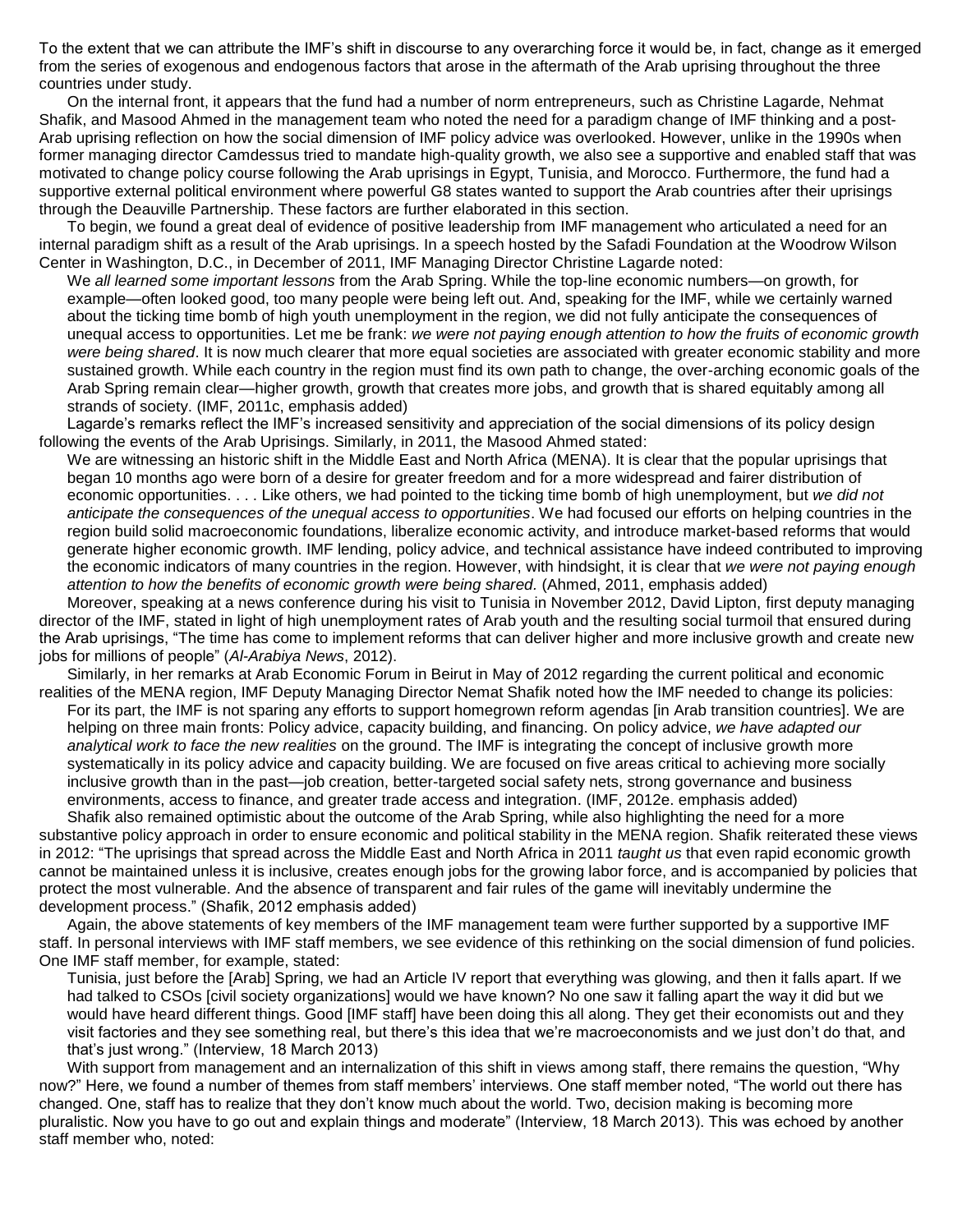We're [IMF] an organization that realizes that the world is much more integrated. Information is everywhere and before we had this sort of vertical way of looking at the world where we were at the top looking at the finance and central bank where policies were implemented and nobody else really had a voice. Now it's much more horizontal and much more integrated and everybody has a voice, and we have to be able to hear those voices. We can't just communicate "at," we have to communicate "with." (Interview, 19 March 2013)

Similarly, underscoring the changes that the IMF has undergone in recent years, the IMF's Masood Ahmed also stated in an interview in Dubai in May 2013, that "*the IMF itself today is not the IMF that many countries remember from the 1990s*. Every country has to find its own way and the IMF has to work with them to ensure that the policies that they are implementing meet the objectives that we and they share" (Shahine and Rastello, 2013, emphasis added).

Finally, in an interview during the 2013 World Economic Forum conference on the Middle East and North Africa, Ahmed stated that as the consequences of the Arab uprisings continue to manifest themselves, "The big challenge . . . is to manage the expectation of an increasingly impatient population to undertake the measures that will stabilize the economy and would begin to lay the foundations of an economic transformation that would generate *more job creating and inclusive growth*" (Al-Khalidi, 2013, emphasis added).

What is more, Lagarde has noted that in order to promote real political, economic, and social change, the countries of the Arab Spring must have the "firm support of the international community" (United Press International, 2014). Here we have seen external support for Arab transition countries in the form of the Deauville Partnership. The Deauville Partnership was initiated by the G8 members on 26–27 May 2011 to connect its developed economies with Arab countries undergoing the political and economic transition to good governance and inclusive economic growth. The Deauville Partnership envisioned the development of economic cooperation to assist Arab governments undergoing rapid social and political transitions. The IMF and the World Bank were further tasked with assessing the MENA region in order to help G8 members formulate coordinated economic policies with an expanded list of partner countries—namely, Egypt, Tunisia, Libya, Jordan, and Morocco. The fund recommended a greater emphasis on the social dimension and suggested this be further seized upon with good governance, coordinated economic and foreign donor policies, and stronger intra-regional economic integration and coordination under the auspices of the G8. Supported by IMF studies, there was G8 acceptance of fund recommendations for inclusive economic growth that considered the social dimension of IMF economic policy advice. The G8 continued to endorse IMF policies and ideas on ways to promote better policy reform in the Arab countries experiencing uprisings.

## **Moving Forward: IMF Relations with Arab Transition Countries**

Although IMF policy advice now focuses on inclusive growth, inequality, and health and education spending, its advice on improving these social dimensions remains vague compared to its advice on other topics such as financial, monetary, and broader fiscal policy. For instance, the IMF often identifies specific targets for inflation management and deficit reduction and assesses countries' banking sectors against specific capital and liquidity ratios outlined by the Basel Accords. IMF staff do not identify such specific targets for achieving inclusive growth, improving health and education outcomes, and reducing inequality. Nor do they assess governments' performance in these areas against benchmarks. These ambiguities leave room for doubt about the IMF's commitment to improving the social aspects of economic policy.

Although the IMF has sharpened its focus on the social dimension of economic policy, the fund's narrow scope of expertise impedes its ability to deliver well-rounded policy advice. The IMF typically recruits only economics graduates, hiring almost exclusively those with backgrounds in macroeconomics, international economics, monetary economics, public finance, econometrics, and financial economics. This is understandable given that the IMF has historically focused primarily on financial and macroeconomic policies, while providing less attention to the social dimensions of policy outcomes. With its recent emphasis on inclusive growth, enhanced health and education outcomes, and reducing inequality, the IMF should possess a more diverse range of expertise.

To reinforce its commitment to improving the social implications of macroeconomic policy IMF staff may wish to consider the following policy recommendations: First, the IMF should develop more specific and tangible policy advice for countries to achieve inclusive growth, reduce inequality, and improve health and education outcomes. The IMF could lend its technical expertise to governments by advising them not only that they should improve performance on social dimensions but also how they might do so. For instance, in developing policy advice to catalyze inclusive growth in a particular country, the IMF could draw lessons from other countries and other organizations, such as the World Bank and United Nations, who both have longer histories in dealing with the social dimensions under consideration.

Second, the fund could also identify specific targets for achieving inclusive growth, improving health and education outcomes, and reducing inequality. Such targets could include country and region-specific Gini coefficient improvements and customized healthcare and education benchmarks. Setting specific targets and drawing from other experience to achieve those targets could enable the Fund to have a more robust impact on the social dimensions of policy formation.

If the IMF wants to further achieve inclusive growth, reduce inequality, and improve health and education outcomes, then it should diversify its expertise. Rather than recruiting almost exclusively economists, the IMF should recruit analysts whose expertise lies in other branches of economics and social sciences.

Third, recruiting development economists, health economists, and other social scientists whose expertise focuses squarely on the social dimensions and impact of public policy would strengthen the fund's ability to improve social outcomes. This proposed diversification of expertise could take the form of a special new division of staff responsible for assessing the social implications of fund policy strategies. Alternatively, it could simply mean the IMF brings alternative perspectives into existing divisions/departments, which would create a multidisciplinary approach to policy analysis and development. **Conclusion**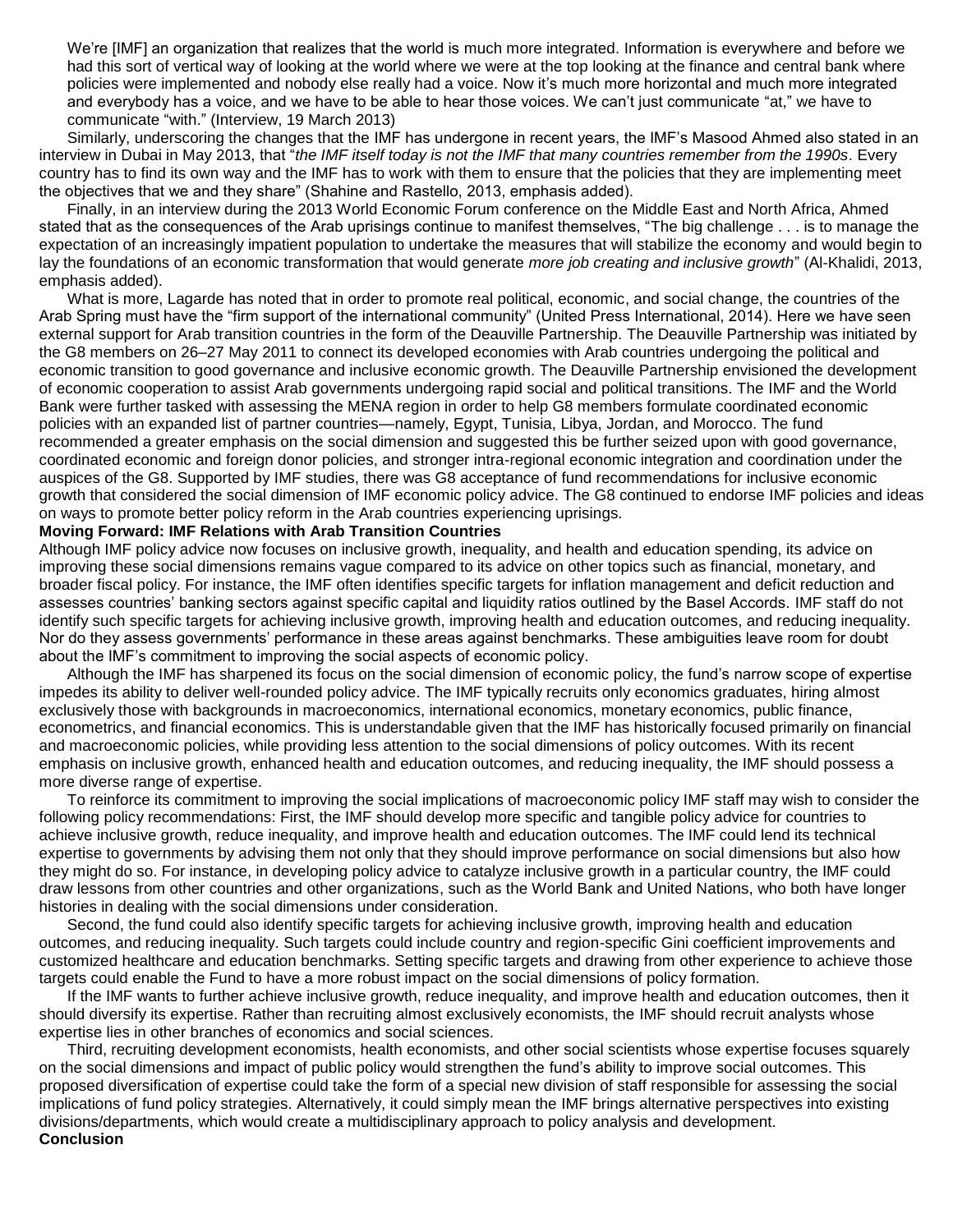In contrast to rationalist approaches that view international organizations as "empty shells" affected by outside actors, understanding how organizations such as the IMF respond to change from within and without provides a more nuanced and contextualized paradigm from which we may begin to trace the forces that lead to such change, and, perhaps more importantly, to put forth policy recommendations that effectively respond to key shifts in the global political environment.

By using process tracing with internal IMF documents and media reports, we were able to discern the IMF policy advice to Morocco, Tunisia, and Egypt. In all three cases there were visible differences in the type of economic policy advice prescribed to the three North African states. Specifically, there were visible differences in the social dimension of economic advice, in three issue areas: inclusive growth, redistribution and inequality, and an emphasis on health and education spending. The IMF has become more sensitive to the social and populist revolutions of the Arab world and has changed its policy advice to reflect this sensitivity. The IMF's greater emphasis on the social dimensions of economic policy is a welcome transition. There are several areas of ongoing concern that could hinder the fund's commitment to improving the social dimension of its policies.

In response to the uprisings in Egypt, Morocco, and Tunisia, IMF staff members have changed their perspectives and language regarding the social dimensions of economic policy. By incorporating organizational theory into our analysis, we can appreciate the exogenous and endogenous factors that produced the IMF's policy change. It appears that the fund had a number of norm entrepreneurs, such as Christine Lagarde, Nehmat Shafik, and Masood Ahmed in the management team who noted the need for an IMF paradigm change of thinking and a post-Arab uprising reflection on how the social dimension of IMF policy advice was overlooked.

In the wake of the uprisings, the IMF now explicitly promotes inclusive growth, reduced inequality, and increased attention and spending on health and education services. Although this change is laudable, there is room for improvement. The IMF could reinforce its commitment to improving the social dimensions of public policy by offering more tangible policy advice for governments to achieve inclusive growth, reduced inequality, and to improve health and education outcomes. The fund should also consider broadening the scope of its expertise. By implementing real change in the three issue-areas explored in this paper, the IMF would be better positioned to deliver on its commitment to improving the social outcomes of economic policy. **REFERENCES**

Al Arabiya News. (2012, November 16). Fragile recovery of Arab economies at risk: IMF. Dubai, United Arab Emirates. Retrieved August 16, 2013, from http://english.alarabiya.net/articles/2012/11/16/249968.html

Al-Khalidi, S. (2013, May 25). Arab spring nations face delayed economic recovery: IMF. Thomson Reuters. Retrieved August 19, 2013, from http://www.reuters.com/article/2013/05/26/us-imf-middleast-economy-idUSBRE94P00720130526 Ahmed, Masood (2011) "What the Arab Spring has Taught Us" iMF Direct Blog. Retreived January 29 2014. http://blog-

imfdirect.imf.org/2011/10/19/what-the-arab-spring-has-taught-us/

Anand, R., Mishra, S., and Peiris, S. (2013). *Inclusive Growth: Measurement and Determinants.* Washington: IMF. Retrieved from http://www.imf.org/external/pubs/ft/wp/2013/wp13135.pdf

Barnett, M. and Finnemore, M. (1999). The Politics, Power, and Pathologies of International Organization. *International Organization, 43*(4), 699–732.

Barnett, M. and Finnemore, M. (2004). *Rules for the World: International Organizations in Global Politics.* New York: Cornell University Press.

Bennis, W. (2000). *Managing the Dream.* Cambridge: Perseus Books.

Boughton, J. (2001). *Silent Revolution: The International Monetary Fund, 1979-1989.* Washington: International Monetary Fund. Camdessus, M. (1990). Aiming for 'High Quality Growth'. *Finance and Development, 27*, 10–11.

Finnemore, M. and Sikkink, K. (1998). International Norm Dynamics and Political Change. *International Organization, 52*(4), 887–917.

Heffron, F. (1989). *Organization Theory and Public Organizations.* Englewood Cliffs: Prentice-Hall.

IMF. (2006a). *Arab Republic of Egypt: 2006 Article IV Consultation—Staff Report; Staff Statement; Public Information Notice on the Executive Board Discussion; and Statement by the Executive Director for the Arab Republic of Egypt.* IMF Country Report No. 06/253, Washington. Retrieved November 8, 2013, from https://www.imf.org/external/pubs/ft/scr/2006/cr06253.pdf IMF. (2006b, June 20). Concluding Statement of the Article IV Consultation mission. Rabat, Morocco. Retrieved November 10,

2013, from https://www.imf.org/external/np/ms/2006/062006.htm

IMF. (2006c). *Morocco: 2006 Article IV Consultation—Staff Report; Staff Statement; Public Information Notice on the Executive Board Discussion; and Statement by theExecutive Director for Morocco.* IMF Country Report No. 6/413, Washington. Retrieved Novemer 12, 2013, from http://www.mafhoum.com/press10/291E12.pdf

IMF. (2006d, April 14). Statement by IMF Deputy Managing Director Agustín Carstens at the Conclusion of his Visit to Morocco. Washington. Retrieved December 13, 2013, from http://www.imf.org/external/np/sec/pr/2006/pr0672.htm

IMF. (2006e). *Tunisia: 2006 Article IV Consultation—Staff Report; Staff Statement; Public Information Notice on the Executive Board Discussion; and Statement by the Executive Director for Tunisia.* IMF Country Report No. 6/207, Washington. Retrieved November 11, 2013, from http://www.imf.org/external/pubs/ft/scr/2006/cr06207.pdf

IMF. (2007a). *Arab Republic of Egypt: 2007 Article IV Consultation—Staff Report; Staff Statement;Public Information Notice on the ExecutiveBoard Discussion; and Statement by the Executive Director for the.* IMF Country Report 07/380, Washington. Retrieved November 10, 2013, from http://www.imf.org/external/pubs/ft/scr/2007/cr07380.pdf

IMF. (2007b, November 28). Introductory Remarks By Murilo Portugal, Deputy Managing Director of the International Monetary Fund. Tunis, Tunisia. Retrieved Novemer 16, 2013, from http://www.imf.org/external/np/speeches/2007/112807.htm

IMF. (2007c). *Morocco: 2007 Article IV Consultation—Staff Report; Staff Statement; Public Information Notice on the Executive Board Discussion; and Statement by the Executive Director for Morocco.* IMF Country Profile No. 7/323, Washington. Retrieved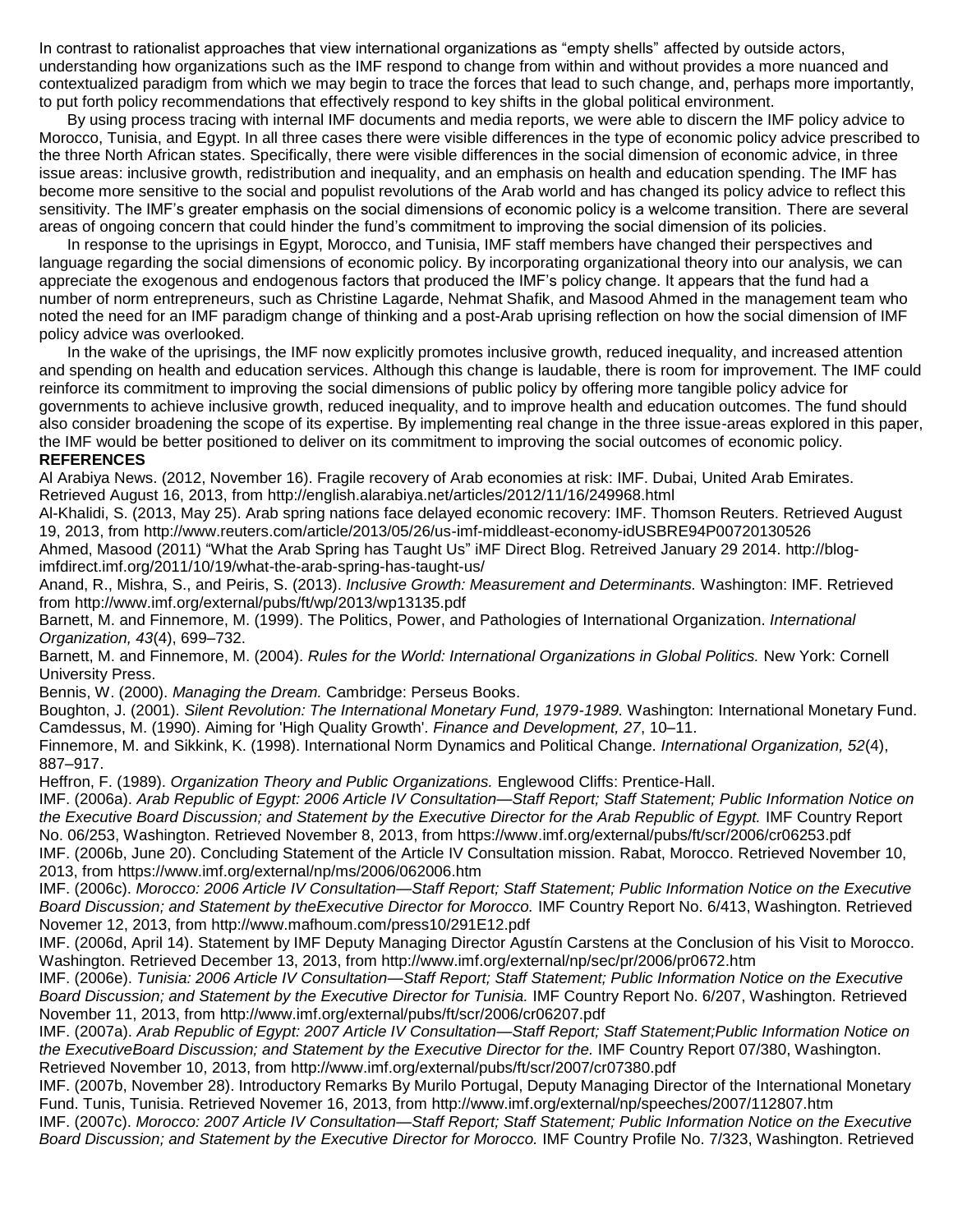November 10, 2013, from http://www.imf.org/external/pubs/ft/scr/2007/cr07323.pdf

IMF. (2007d). *Tunisia: 2007 Article IV Consultation—Staff Report; Public Information Notice on the Executive Board Discussion; and Statement by the Executive Director for Tunisia.* IMF Country Report No. 07/302, Washington. Retrieved November 11, 2013, from http://www.imf.org/external/pubs/ft/scr/2007/cr07302.pdf

IMF. (2008). *Morocco: 2008 Article IV Consultation—Staff Report; Staff Statement; Public Information Notice; and Statement by the Executive Director for Morocco.* IMF Country Report No. 08/304, Washington. Retrieved November 18, 2013, from http://www.imf.org/external/pubs/ft/scr/2008/cr08304.pdf

IMF. (2009a). *Arab Republic of Egypt: 2008 Article IV Consultation— Staff Report; Staff Statement; Public Information Notice on the Executive Board Discussion; and Statement by the Executive Director for the Arab Republic of Egypt.* IMF Country Report No. 09/25, Washington. Retrieved November 10, 2013, from http://www.imf.org/external/pubs/ft/scr/2009/cr0925.pdf IMF. (2009b). *Tunisia: 2009 Article IV Consultation—Staff Report; and Public Information Notice.* IMF Country Report No. 09/329, Washington. Retrieved November 20, 2013, from http://www.imf.org/external/pubs/ft/scr/2009/cr09329.pdf IMF. (2010a). *Arab Republic of Egypt: 2010 Article IV Consultation—Staff Report; Public Information Notice on the Executive Board Discussion; and Statement by the Executive Director for the Arab Republic of Egypt.* IMF Country Report No. 10/94, Washington. Retrieved December 11, 2013, from http://www.imf.org/external/pubs/ft/scr/2010/cr1094.pdf

IMF. (2010b). *Morocco: 2009 Article IV Consultation—Staff Report; Public Information Notice on the Executive Board Discussion; and Statement by the Executive Director for Morocco.* IMF Country Report No. 10/58, Washington. Retrieved October 12, 2013, from https://www.imf.org/external/pubs/ft/scr/2010/cr1058.pdf

IMF. (2010c). *Tunisia: 2010 Article IV Consultation—Staff Report; Public Information Notice on the Executive Board Discussion; and Statement by the Executive Director for Tunisia.* IMF Country Report 10/282, Washington. Retrieved November 19, 2013, from http://www.imf.org/external/pubs/ft/scr/2010/cr10282.pdf

IMF. (2011a, February 16). Mideast Needs More Focus on Inclusive Growth. Washington: IMF Survey Online. Retrieved October 12, 2013, from http://www.imf.org/external/pubs/ft/survey/so/2011/new021611a.htm

IMF. (2011b). *Morocco: 2011 Article IV Consultation —Staff Report; Public Information Notice on the Executive Board Discussion; and Statement by the Executive Director for Morocco.* IMF Country Report No. 11/341, Washington. Retrieved November 11, 2013, from http://www.imf.org/external/pubs/ft/scr/2011/cr11341.pdf

IMF. (2011c, December 16). Press Release: IMF Managing Director Christine Lagarde Hopeful of Economic Potential of Arab Spring. Washington. Retrieved December 19, 2013, from https://www.imf.org/external/np/speeches/2011/120611.htm IMF. (2012a). *Arab Countries in Transition: Economic Outlook and Key Challenges.* Deauville Partnership Ministerial Meeting, Tokyo. Retrieved September 10, 2013, from http://www.imf.org/external/np/pp/eng/2012/101212b.pdf

IMF. (2012b). *Morocco: 2012 Article IV Consultation and First Review Under the Two-Year Precautionary and Liquidity Line— Staff Report; Public Information Notice and Press Release on the Executive Board Discussion ; and Statement by the Executive Director for Morocco.* IMF Country Report No. 13/96, Washington. Retrieved November 10, 2013, from http://www.imf.org/external/pubs/ft/scr/2013/cr1396.pdf

IMF. (2012c, November 12). Press Release: David Lipton, IMF First Deputy Managing Director Enabling Economic Transformation in the Middle East and North Africa. Washington. Retrieved October 13, 2013, from http://www.imf.org/external/np/speeches/2012/111312.htm

IMF. (2012d, December 17). Press Release: IMF Staff Concludes Discussions for the 2012 Article IV Consultation and First Review under the PLL Arrangement with Morocco*.* Retrieved October 14, 2013, from

http://www.imf.org/external/np/sec/pr/2012/pr12489.htm

IMF. (2012e, May 10). Press Release: Nemat Shafik Deputy Managing Director, International Monetary Fund, A Region in Change- Hopes and Challenges. Washington. Retrieved August 17, 2013, from

http://www.imf.org/external/np/speeches/2012/051012.htm

IMF. (2012f). *Tunisia: 2012 Article IV Consultation —Staff Report; Public Information Notice on the Executive Board Discussion; and Statement by the Executive Director for Tunisia.* IMF Country Report No. 12/255, Washington. Retrieved November 12, 2013, from http://www.imf.org/external/pubs/ft/scr/2012/cr12255.pdf

IMF. (2013). *Morocco: Selected Issues.* IMF Country Report No. 13/100, Washington. Retrieved October 10, 2013, from http://www.imf.org/external/pubs/ft/scr/2013/cr13110.pdf

Indepedent Evaluation Office of the International Monetary Fund. (2007). *Annual Report.* Washington: International Monetary Fund.

Kapur, D. (2000). Processes of Change in International Organizations. Cambridge, MA, United States. Retrieved January 5, 2014, from http://www.wcfia.harvard.edu/papers/164\_\_Helsinki3.wcfia.pdf

Kapur, D. (2002). The Changing Anatomy of Governance of the World Bank. In J. Pincus and J. Winters, *Reinventing the World Bank* (pp. 54–75). New York: Cornell University Press.

Killick, T. (1995). *IMF Programmes in Developing Countries: Design and Impact.* London: Routledge.

Krugman, P. (1996, January). *A Country is Not A Company.* Retrieved from Harvard Business Review: http://hbr.org/1996/01/acountry-is-not-a-company/ar/1

Momani, B. (2004). American Politicization of the International Monetary Fund. *Review of International Political Economy,* 11(5), 880–904.

Momani, B. (2010). IMF Rhetoric on Reducing Poverty and Inequality. In R. Wilkinson & J. Clapps *Global Governance, Poverty, and Inquality.* London: Routledge.

*Morocco World News*. (2012, December 17). IMF says Morocco's 'healthy' policies behind 'robust' macroeconomic results. Fes,